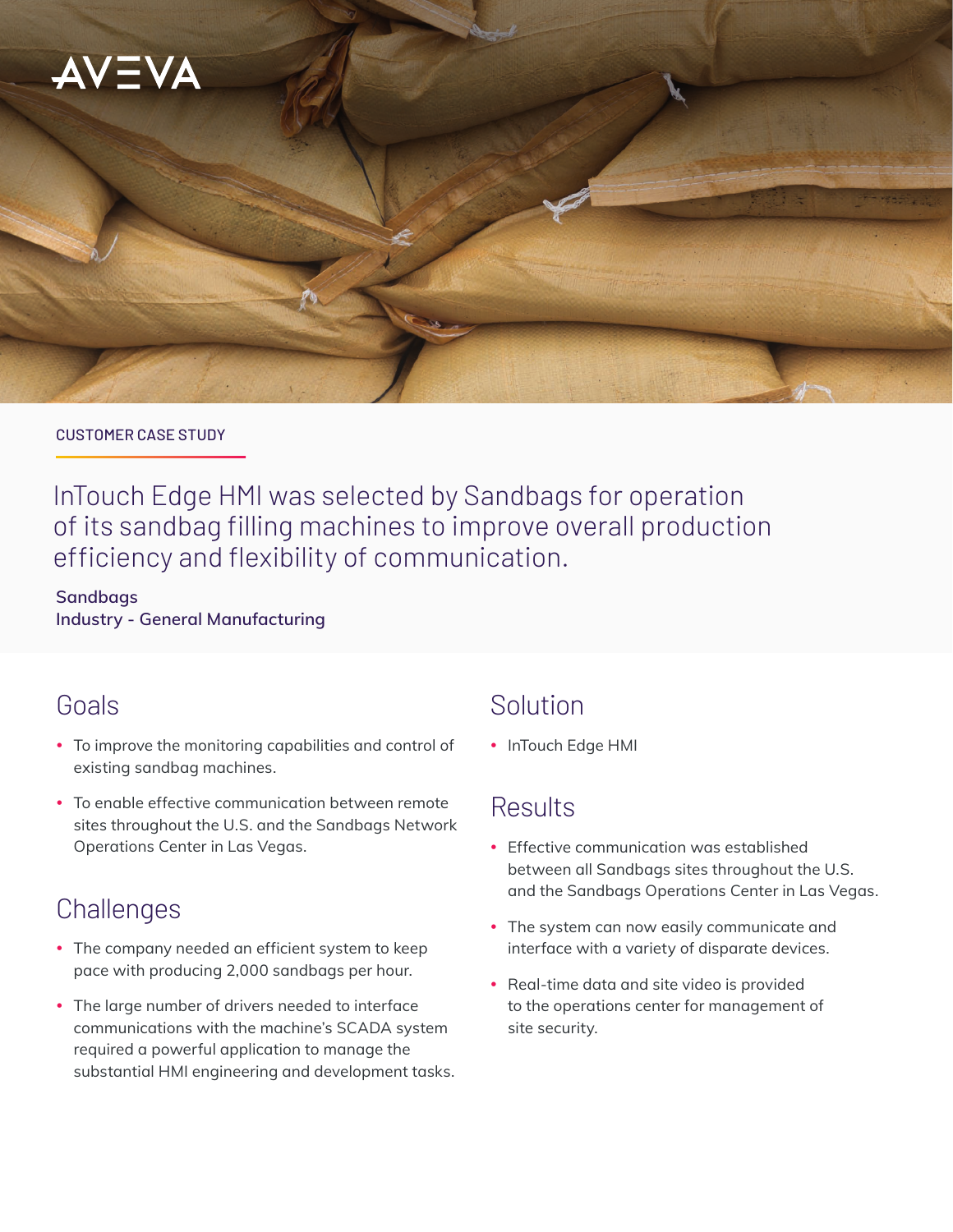## **Sandbags Relies on InTouch Edge HMI to Help Save Lives and Property**

**LAS VEGAS, Nev.** – Every year, 4 billion sandbags are produced for use during natural disasters to protect people and property. In addition to becoming lifesaving tools during floods and storms, sandbags are also used to provide a steady base for oil, gas, and water pipelines because they provide consistent, flexible weight that enables them to be effective barriers and ballast in a variety of applications.

One sandbag manufacturer, Sandbags, enlisted the aid of Quantum Automation in creating a system that would improve the monitoring capabilities and control of their existing sandbag machine with AVEVA InTouch Edge HMI.

For this process, sand gets loaded into a hopper on the Sandbags Super 50 trailer. As the conveyor screw turns, equal amounts of sand are loaded into the measuring cylinders. The sand then drops on the next screw rotation into the sandbags.

The sandbags are then sewn automatically and dropped onto the conveyor. They are then hand loaded into large totes, which are placed onto a flatbed truck delivery to customer sites.

#### **Creating a process for efficient filling of sandbags**

Sandbags partnered with Quantum Automation to improve the efficiency of its sandbagging process machine. Initially, the original machine automation was to be controlled by a C programming language application running under Linux.

During the early Alpha Development Phase of the machines, it quickly became apparent that the large number of drivers needed to interface communications with the machine's SCADA system, combined with requirements of its Las Vegas-based Sandbags MES Network Operations Center, required a powerful application, along with substantial HMI engineering and development costs.

Use of C programming language also would make security, updating, and ongoing maintenance of the machines unreasonably expensive and complex.

This required a completely different solution, so Quantum Automation implemented the Advantech UNO-2184, running Windows 7 Professional computer. It provided the ability to use native InTouch Edge HMI drivers to integrate the machine processes.

Additional required design features included alarming, Microsoft SQL Server Connectivity for MES and historisation, emailing, FTP file transfers, graphics and design tools, intellectual property protection, embedded ActiveX controls, OPC, reporting and PDF exporting, a usable symbol library, thin-client configuration, trending, and troubleshooting.

Fortunately, all of these applications were included in InTouch Edge HMI, enabling the team to avoid using the extremely difficult C programming language application which would involve a great deal of development time and effort.

There were other technical challenges as well. The Sandbags machines, located at various sand quarries within the United States, needed to communicate via Cellular Modem, Wi-Fi, or LAN (Local Area Network) back to the Sandbags Network Operations Center. Each location provides video streaming from two on-site Industrial IP cameras.

The machines also send local ambient environmental information taken from an on-board AirMar® WeatherStation®, along with machine status and utilisation metrics from the PLCs and the operator interfaces back to the Sandbags Operations Center. These design features required a solution that could easily communicate and interface with all these disparate devices.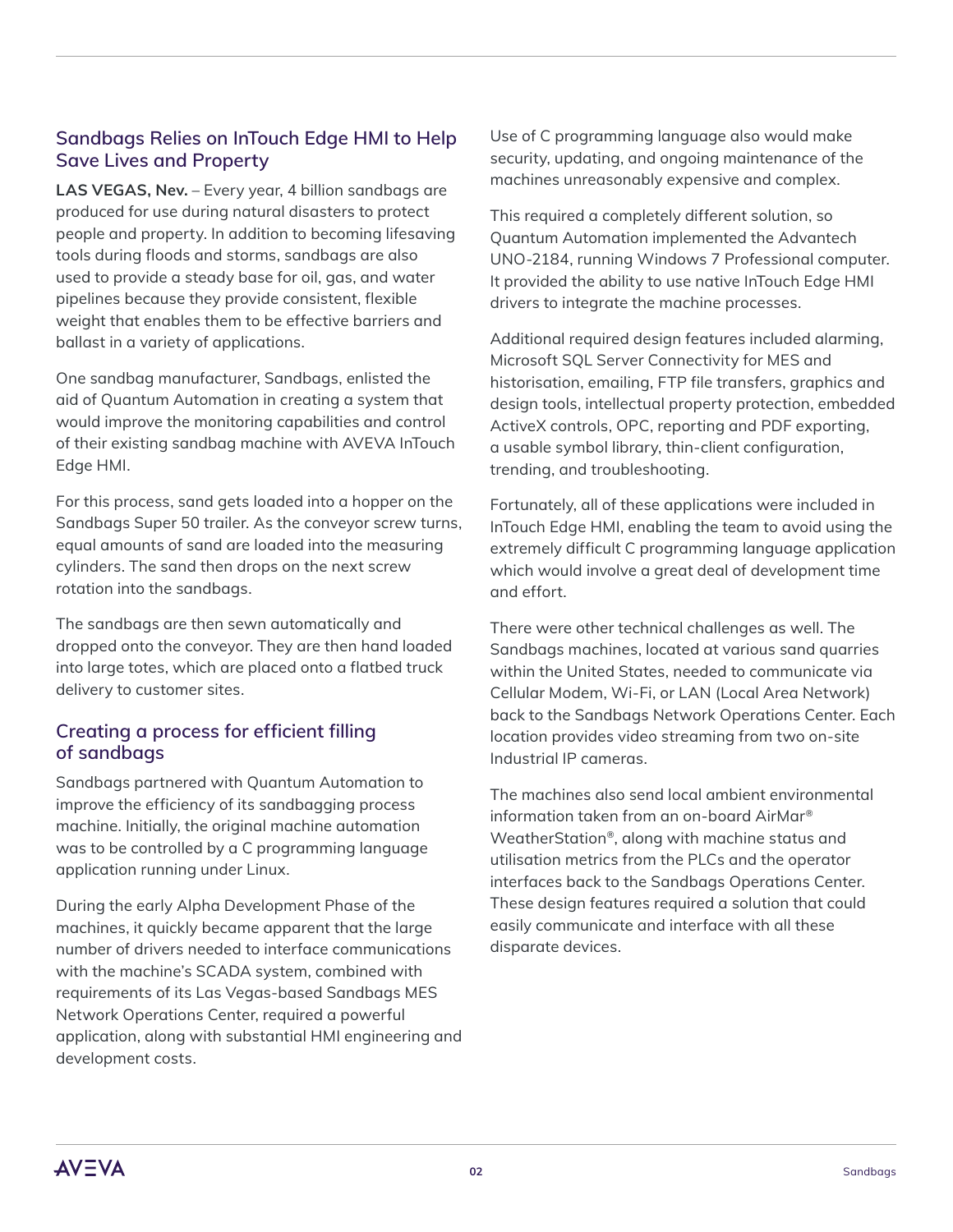### **InTouch Edge HMI Dashboard illustrates critical operations information**

On each Sandbags Super 50 Machine, there is an Advantech UNO-2184 industrial computer running Windows Professional with a runtime version of InTouch Edge HMI. Each operates an eWon EW2620A, which is a secure cellular remote access router providing VPN (Virtual Private Network) remote access, alarm notification, and software updates. The eWon unit also utilises remote troubleshooting of the PLC and operator interfaces as well.

The Sandbags Super 50 Sandbag Machine also features a Moxa AWK-5232-US Industrial IEEE 802.22a/b/g/n dual wireless AP/Bridge/Client. When the device is in the "Wi-Fi Communications Mode," InTouch Edge HMI sends streaming video from both cameras plus the PLC data along with the AirMar WeatherStation application which communicates real-time, site-specific weather information back to the Sandbags operations center.

Located in the Sandbags Network Operations Center, an Advantech HPC-7480 Mission Critical Server runs Windows Server 2008, along with a Windows 7 Professional machine, and an InTouch Edge HMI application displaying the operation. A detailed operations dashboard shows weather information, alarms, location, and the overall performance of the machine.

Currently, the eWon eFive VPN Appliance communicates to 25 individual sandbag machines in the field. However, it can be upgraded to communicate with 100 remote machines in the future.

#### **Detailed on-site monitoring improves operation efficiency**

The on-site video streamed from the machine provides security, operational assurance, and visual communications to assist the company in making the jobsite more efficient. In addition, by recording the entire sandbagging process operation, it provides a video record in the event of an injury or other incident at the jobsite.

The AirMar WeatherStation has a GPS to determine where each Sandbags Machine is located for asset management tracking requirements. It also provides wind direction and speed, along with barometric pressure for forecasting precipitation and weather events, in order to determine if they need to stop production because of extreme weather-related issues.

Each PLC and operator interface provides round-theclock control and status of each machine. The PLCs track sandbag counts from the two conveyors and compares the count against the maximum theoretical speed to determine process efficiency.

It also provides a total bag count for the day, week, month, job, etc., for billing and MES purposes at the Sandbags Network Operations Center. The PLCs also monitor the status of the generators for maintenance cycles, and the metrics are used for overall process availability calculations.

Historical MES data and metrics are also stored pertaining to the production of the sandbags and machine operation, such as yield, bags per hour or day, and weather data. Emergency button usage for each machine is also tracked throughout the system.

The integration was completed on the Sandbags Super 50 sandbag machines by Dynapac, with special attention given to component/electrical grounding to minimise EMI (Electromagnetic Interference) and RFI (Radio Frequency Interference).

Since sand is abrasive and can quickly damage computers, and since many of the company's sites are located in remote or inhospitable areas where the temperature extremes can reach more than 120°F (48.9° C) during the day, the electronic components are placed in stainless steel enclosures fed with clean, chilled air to reduce the internal temperatures, which helps shield EMI and RFI.